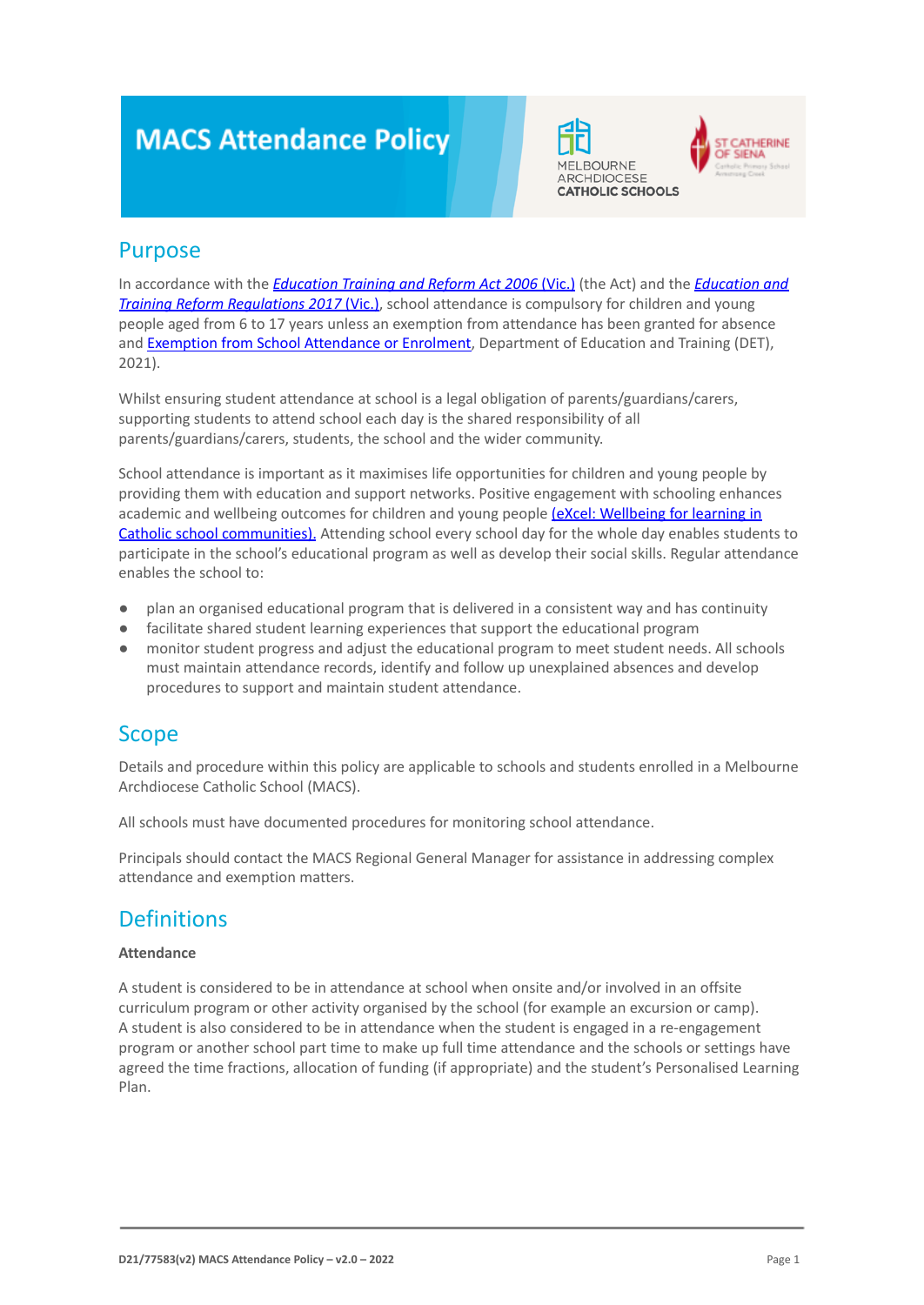#### **Parent/guardian/carer**

Includes a guardian/carer and every person who has parental responsibility for the child including parental responsibility under the *Family Law Act 1975 (Cwlth)* and any person with whom a child normally or regularly resides.

#### **Unexplained or unapproved absences**

A principal can approve or not approve any absence, based on the requirements of the *Education and Training Reform Act 2006 (Vic)*, an individual school policy or on a case-by-case basis.

The Act provides some examples of what a reasonable excuse is for the purposes of explaining a school absence and includes, amongst other considerations:

- Illnesses and accidents
- Unforeseen and unexplained circumstances
- If the absence was a result of complying with another law
- The child is receiving distance education through a registered school
- The child is undertaking approved education, training and/or employment
- The child has been suspended or negotiated transfer/expelled
- The child is attending or observing a religious event or obligation.

#### **Unexplained Absence**

A principal will record an absence as 'unexplained' if no explanation about the absence is given to the school by the parent/guardian/carer of the student.

If the parent/guardian/carer does contact the school to provide an explanation on the day of the student's absence, the school must attempt to contact the parent or legal guardian either by phone or in writing and seek a clarification for the absence.

If no contact can be made with the parent/guardian/carer of the child within 10 days, the absence will be recorded as an unexplained absence and a note will be made in the child's file. A parent/guardian/carer can contact the principal at any time after the recorded absence to provide an explanation.

#### **Unapproved Absence**

In general, a principal may record an absence as 'unapproved' when no reasonable explanation has been given for the student's absence. If the reason is given for student absence is not approved by the principal then the school will notify the parent/guardian/carer in writing.

#### **Exemption**

The *Education and Training Reform Act 2006 (Vic)* allows exemptions from school attendance and enrolment to be granted in certain circumstances, where the student:

- is a child who turns 6 (compulsory school age) while attending kindergarten
- will be participating in approved education or training, or employment, or both, on a full time basis
- is employed or seeking employment during school hours in the entertainment industry

An exemption from school attendance and enrolment may also be granted where leaving school is in the best interests of the student.

All applications for exemptions are considered on a case by case basis, with the student's best interests as the guiding principle for decision-making. In making a decision, the potential benefits or negative consequences of granting the exemption to the student's educational progress, wellbeing and development are also considered. **A student must continue attending school until an exemption is granted.**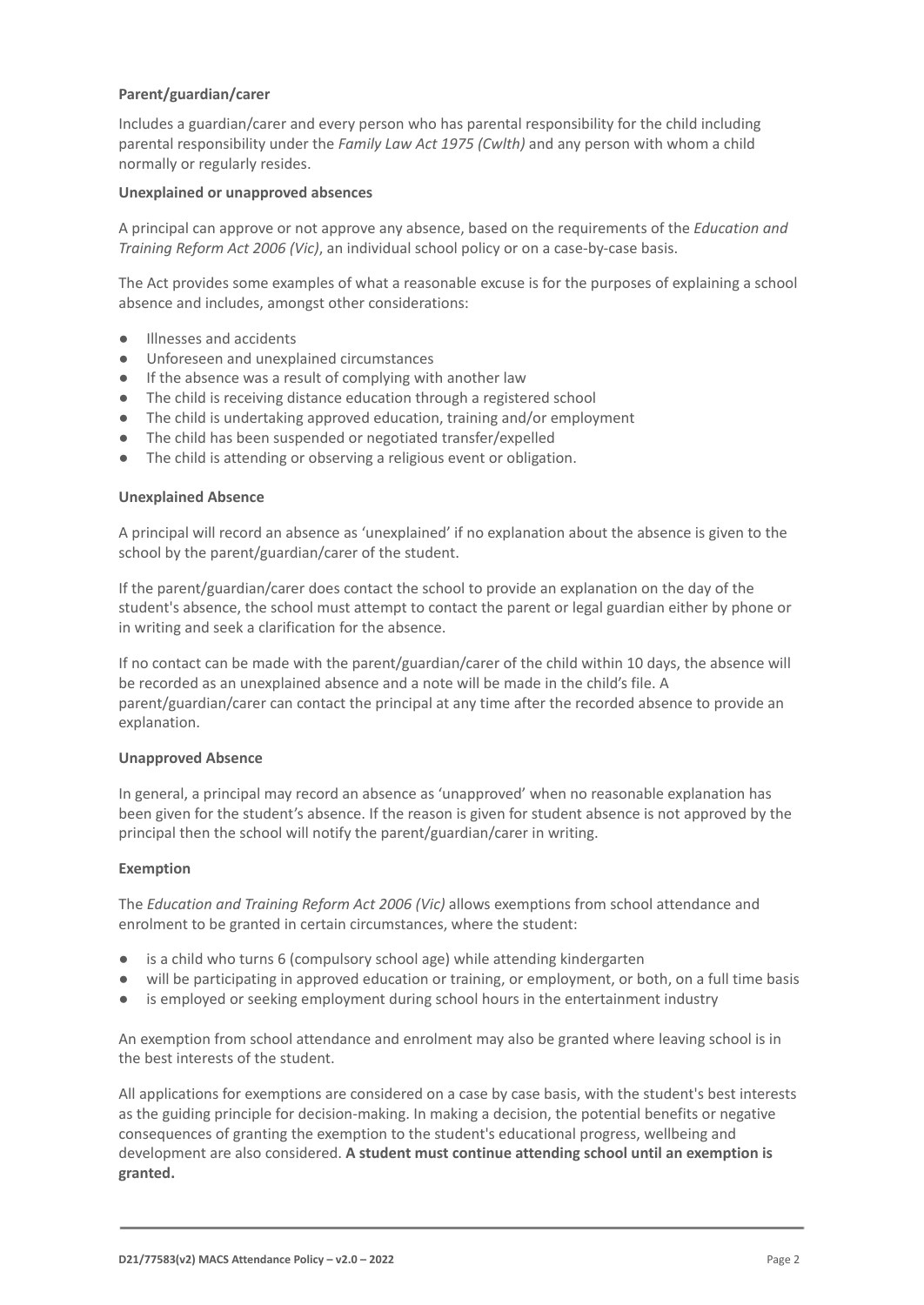Note: No exemption is required if a student is not of compulsory school age (6 to 17 years of age).

**Exemptions, including written approval for student attendance and enrolment to be exempt or reduced to less than full time, can only be authorised by the MACS Regional General Manager in conjunction with the school principal.**

Refer to the Department of Education and Training (DET) [Exemption from school attendance and](https://www2.education.vic.gov.au/pal/exemption-school-attendance-and-enrolment/guidance/1-exemption-categories) [enrolment](https://www2.education.vic.gov.au/pal/exemption-school-attendance-and-enrolment/guidance/1-exemption-categories) guidance for further information.

#### **School Attendance Officers**

In the context of attendance, DET School Attendance Officers are empowered through the Act to issue School Attendance Notices, School Enrolment Notices and Infringement Notices.

Refer to DET [Infringement notices](https://www2.education.vic.gov.au/pal/attendance/guidance/10-infringement-notices) guidance for further information.

## Principles and Procedures

All schools must maintain attendance records, identify and follow up unexplained absences and develop procedures to support and maintain student attendance. All schools must have documented procedures for monitoring and recording school attendance. Schools must record student attendance twice per day in primary schools and in every class in secondary schools and must record, in writing, the reason given for each absence. This is necessary to meet legislative requirements, discharge schools' duty of care for all students, and meet Victorian Curriculum and Assessment Authority (VCAA) requirements (for VCE students). All registered schools must ensure their system for recording student attendance meets the requirements above. Principals should contact their MACS Regional General Manager for assistance in addressing complex attendance and exemption matters.

### **Responsibilities for school attendance**

#### **Parent/guardian/carer**

Parents/guardians/carers must enrol a child of compulsory school age at a registered school and ensure the child attends at all times when the school is open for instruction, unless exemption from attendance has been granted or the student is registered for home schooling and has partial enrolment. For absences where there is no exemption in place, the parent/guardian must promptly provide an explanation on each occasion to the school.

#### **Students**

Students are expected to attend the school in which they are enrolled during normal school hours every day of term, unless there is an approved exemption from school attendance for the student, or the student is registered for home schooling and has partial enrolment.

#### **Principal**

The principal must ensure:

- the school has an attendance policy
- attendance records are maintained daily attendance of each student enrolled at the school is recorded at least twice a day in primary schools and for every class in secondary schools (and that records are kept in accordance with applicable recordkeeping standards, including the Public Record Office Victoria Recordkeeping Standards)
- any absences of a student from school, including classes, are identified
- reasons for each student's absence are provided and recorded in writing
- explanations for absences that are provided, are a reasonable excuse for the purposes of their responsibilities under the Act
- follow up any unexplained absences of a student by contacting the parent/guardian/carer of the